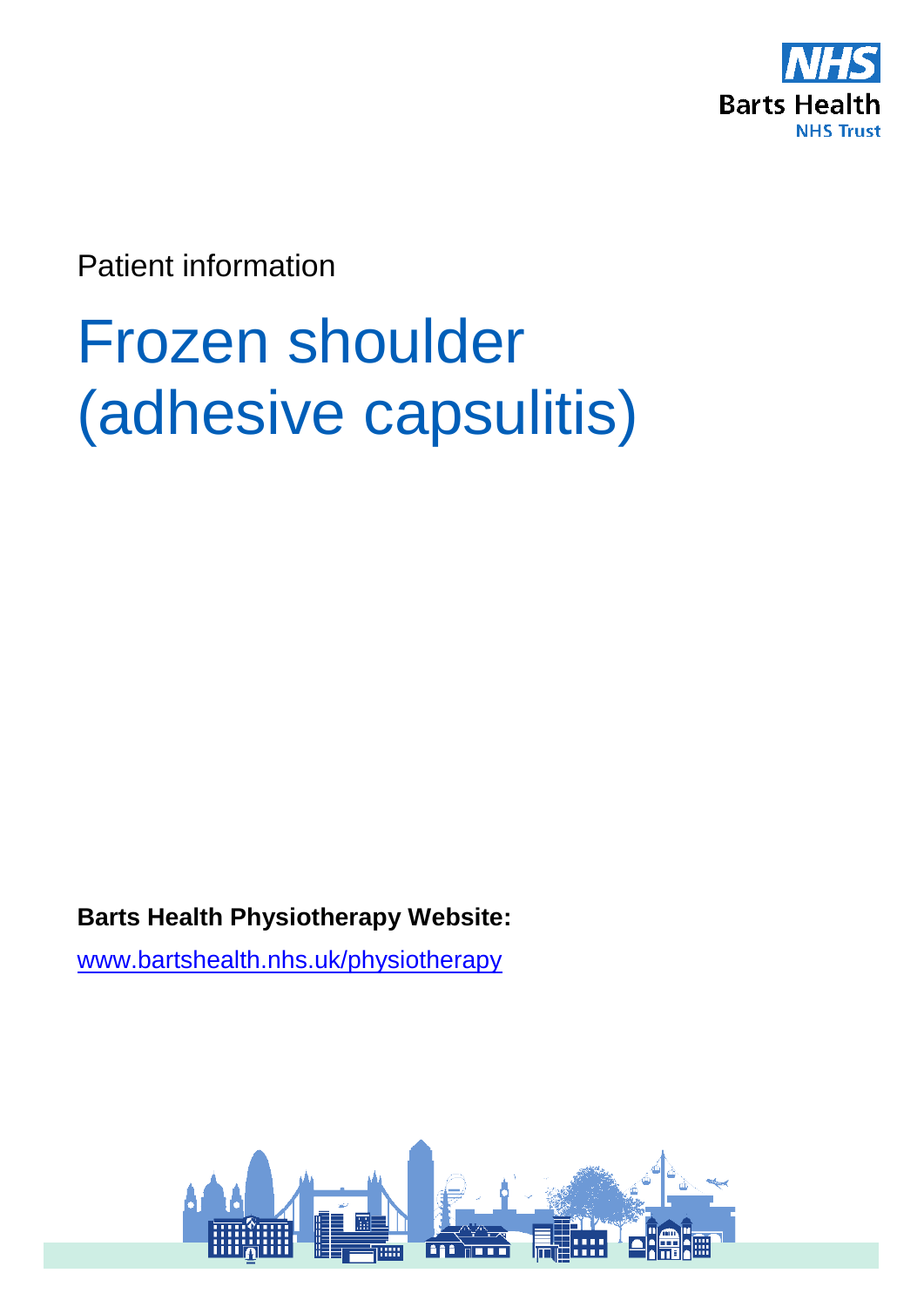# **What is frozen shoulder?**

Frozen shoulder is a condition that leads to pain and stiffness of the shoulder. It's also known as adhesive capsulitis or shoulder contracture.

Symptoms usually gradually get worse over a number of months. Normally, the first thing you notice is increasing pain in the shoulder. This can take a few months. You may then notice the shoulder becomes much more stiff over the next few months.

In most cases, the condition improves within 2 years. It is rare for it to last longer this this.

## **What causes frozen shoulder?**

Frozen shoulder occurs when the flexible tissue that surrounds the shoulder joint, known as the capsule, becomes thick and tight. We do not fully understood why this happens.

The following things can increase your risk of developing a frozen shoulder:

- Diabetes
- Cardiovascular disease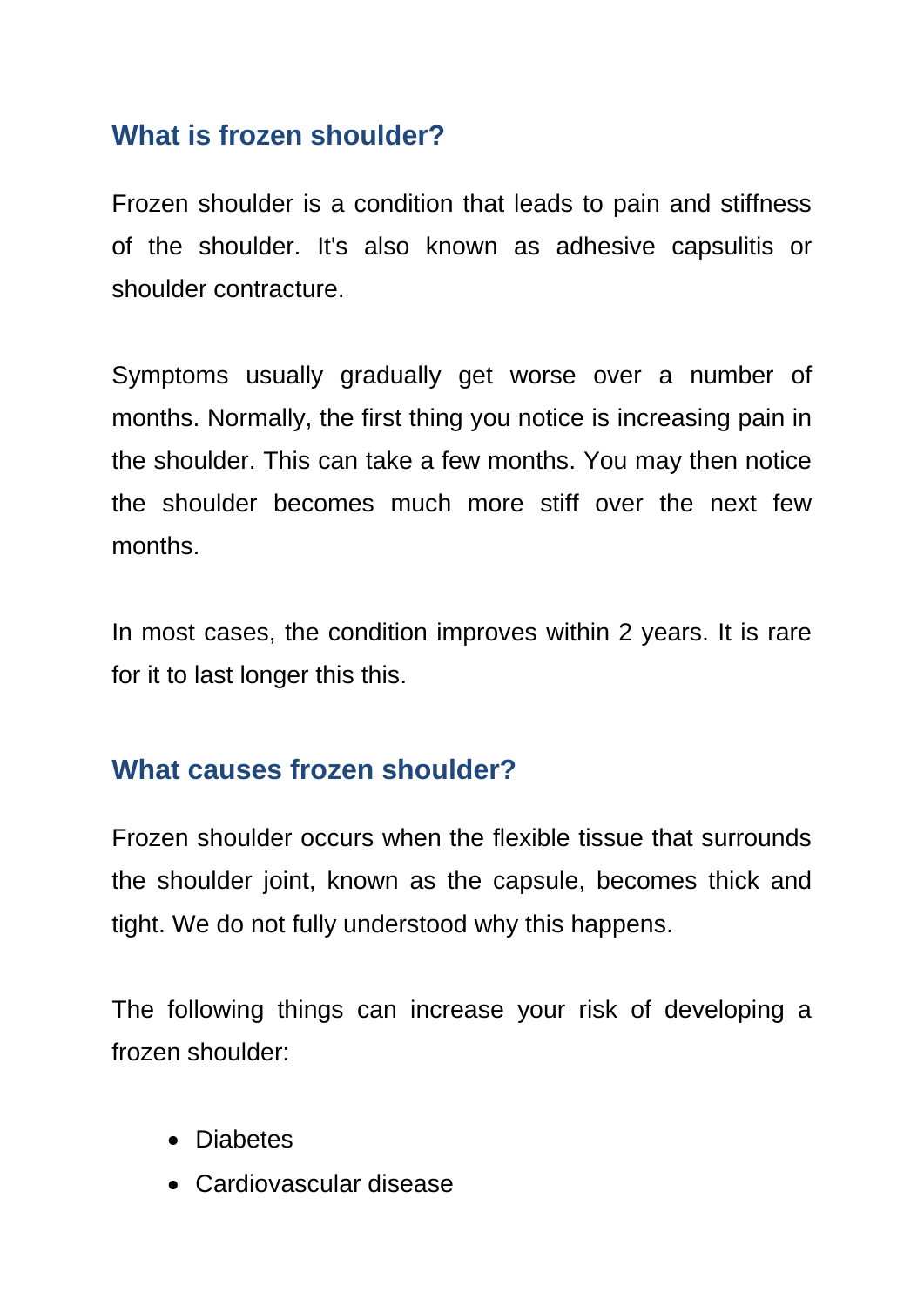- Previous shoulder injury or surgery
- Neurosurgery
- Thyroid disease
- Dupuytrens Contracture

MRI scans and X-rays are not normally needed in the assessment and treatment of frozen shoulder. Sometimes, however, they are requested by your doctor if they want to make sure nothing else (like a broken bone) is causing your pain and stiffness.

# **What are the Symptoms?**

Pain is usually felt on the outside and top of the shoulder, and sometimes in to the neck and upper arm. Certain movements and daily tasks can make the pain worse, like:

- Brushing your hair / Reaching above your head
- Putting your coat on and off
- Resting with your hand behind your head

There are three common stages of frozen shoulder:

• 'Freezing' phase: There is a gradual loss of movement and pain can get worse. This stage can last between 2 to 9 months.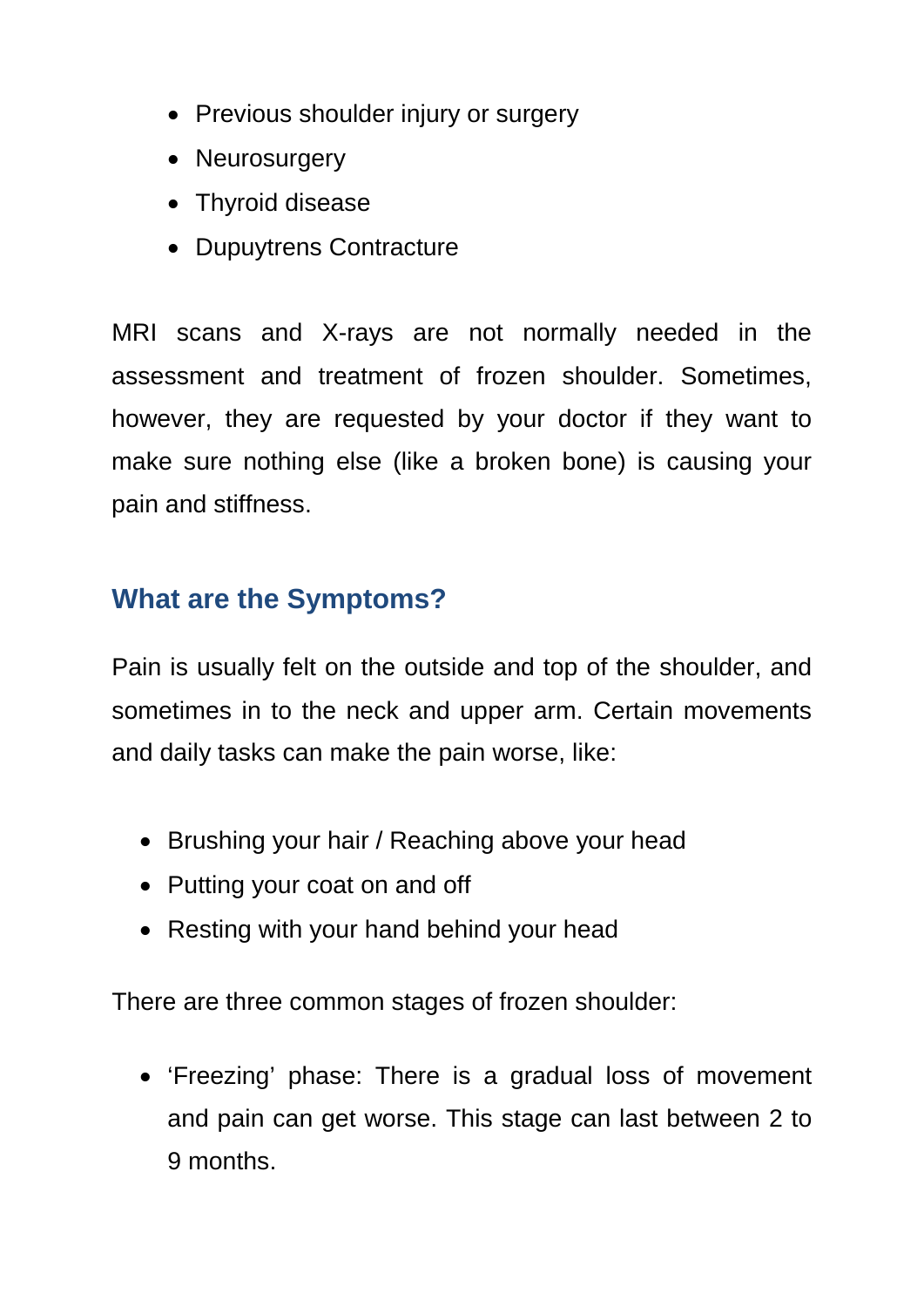- 'Frozen' phase: Pain often becomes a little less, but shoulder movements become more difficult. In other words, the shoulder gets stiffer. This stage can last between 4 and 12 months.
- 'Thawing' phase: The pain and stiffness begin to get better slowly. This can last between 12 and 24 months.

# **Signs of a serious problem**

You should see your doctor quickly if you have shoulder pain and one or more of the following:

- Shortness of breath
- Unexplained severe weight loss
- Significant deformity or swelling
- Chest pain
- Persistent pins and needles or numbness in both arms
- Sudden loss of consciousness (fainting)
- Numbness in the face
- Severe pain unlike any pain you have felt before
- It started with a traumatic incident (e.g. you fell on to your arm)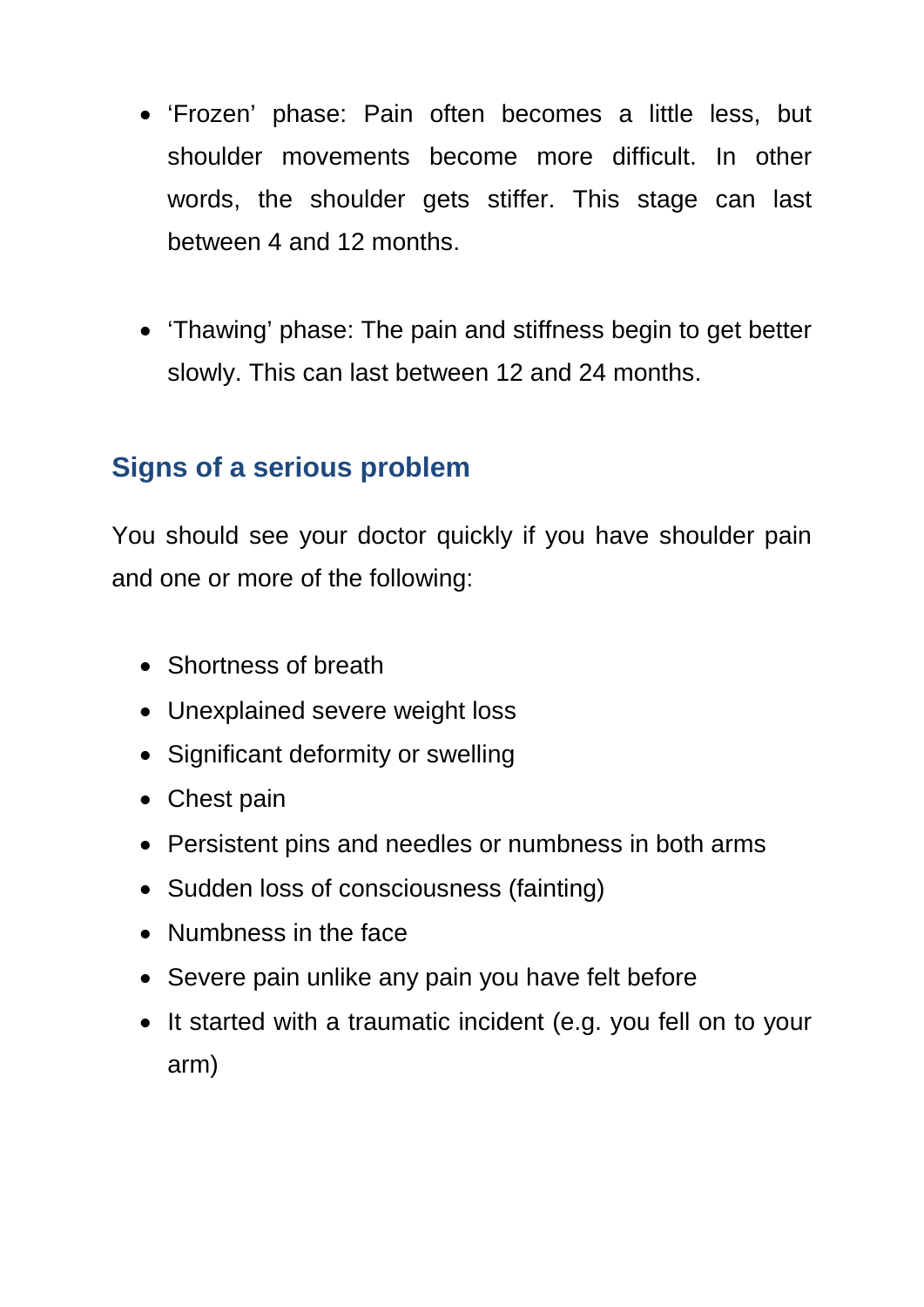# **What can I do to help my frozen shoulder?**

A frozen shoulder may get better over time without treatment, but recovery is often slow and can take at least 18 to 24 months. In some people, the condition may not improve for five years or more, although this is rare.

A number of different treatments can be used to improve frozen shoulder. We are still not sure what is the best treatment for frozen shoulder, but some of the following may help reduce you pain:

- Over the counter painkillers like paracetamol or ibuprofen
- Gentle movement of your shoulder as pain allows
- Pacing- this involves you spreading your daily activities or exercise in to smaller more manageable tasks. Consider taking regular breaks for example when cleaning the house.
- Hot or cold packs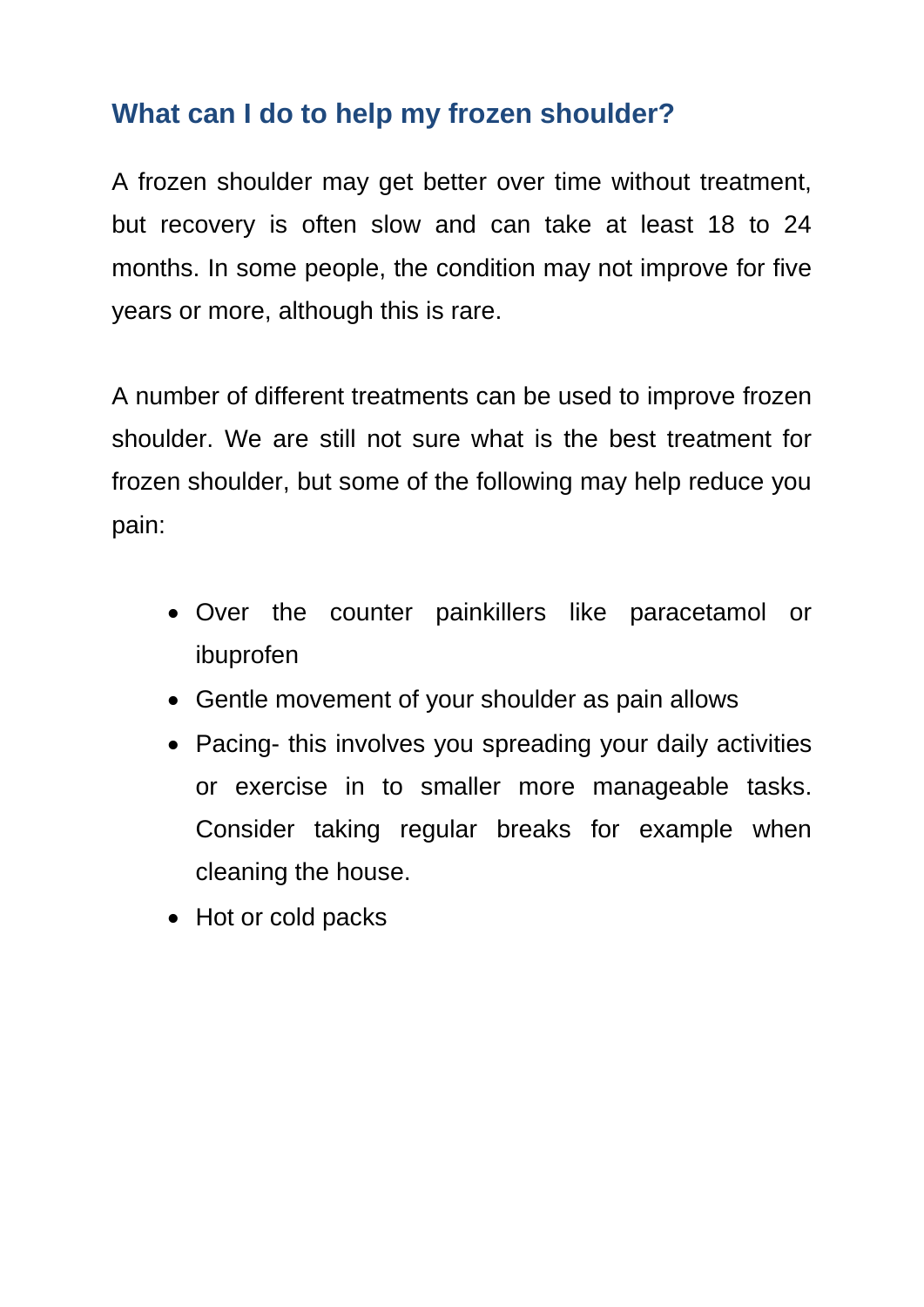### **What other treatments options are there?**

- Physiotherapy- Depending on the phase of the frozen shoulder Physiotherapy can provide some relief with exercises and stretches to improve the movement in the shoulder. Hands on treatment called manual therapy may also help. However physiotherapy may have limited effect in early stages.
- Injections- If painkillers aren't helping to control the pain; it may be possible to have a corticosteroid injection in your shoulder joint. A 'Hydrodylatation' injection may also be tried. This involves a large amount of fluid injected to the shoulder joint to stretch the capsule. Your doctor will recommend whether you should think about these options.
- Surgery- people do not normally need surgery for a frozen shoulder, but it may be recommended if pain and stiffness lasts for too long. Three common operations are called:
	- Manipulation Under Anaesthetic (MUA)
	- Arthroscopic Capsular Release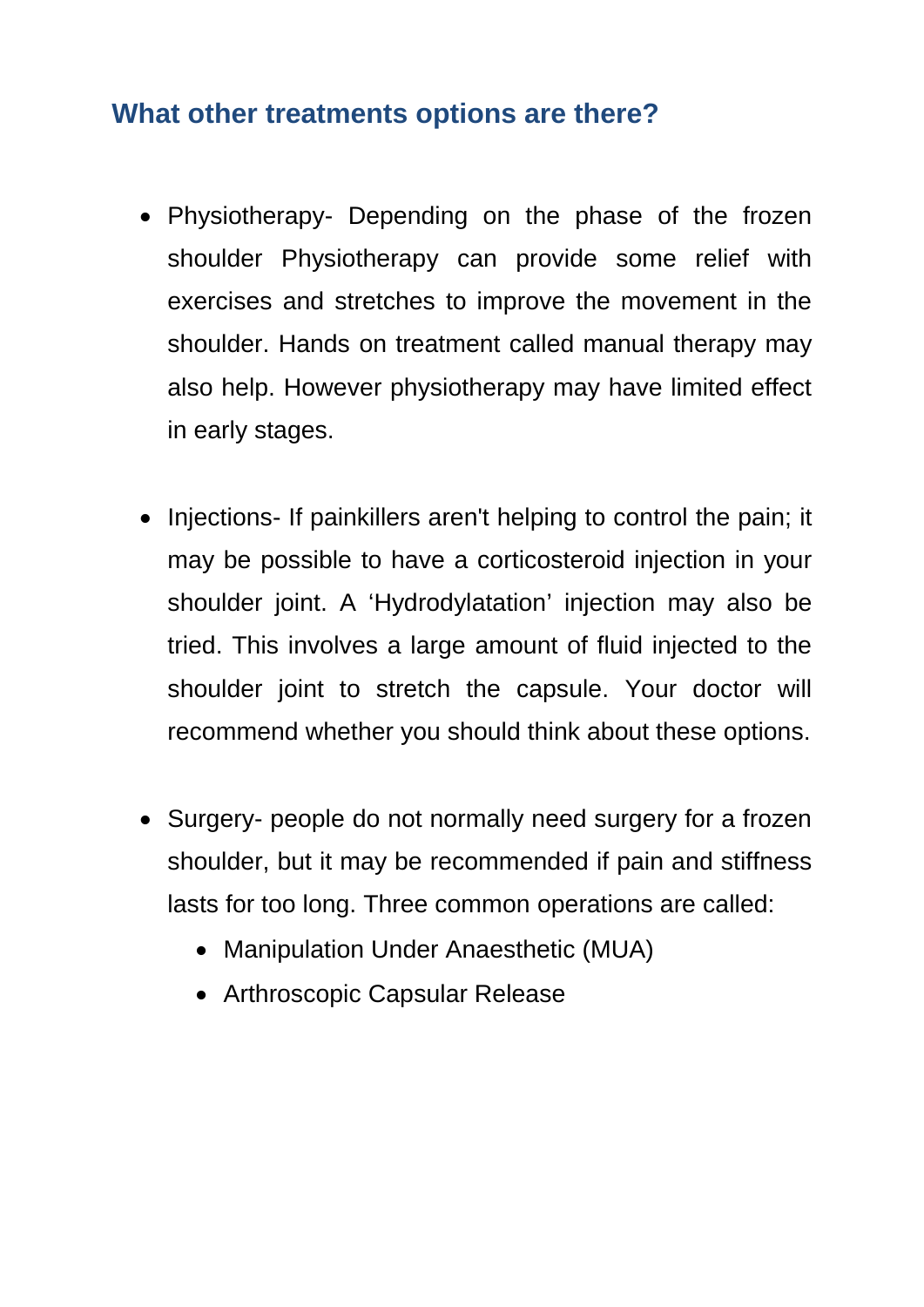### **What exercises can I do to help reduce my shoulder**

#### **pain and stiffness?**

(only complete exercises that do not cause you lots of pain)



©PhysioTools Ltd

Push your hand towards the floor with your other hand, keeping your elbow still for 1 minute



Lift your arm forward assisting the movement with your other hand. Repeat 10- 20 times



Stand leaning on a table with one hand. Let your painful arm hang relaxed straight down. Swing your arm to your left and then to your right. Repeat 30-40 times



Stand facing a wall. 'Walk' your fingers up the wall as high as possible. Reverse down in the same way. Repeat 10-20 times.



©PhysioTools Ltd

Push your hand towards the floor with your other hand, keeping your elbow still for 1 minute



Bring your arms alternately behind your neck and back as shown. Repeat 10-20 times

## **References and Resources**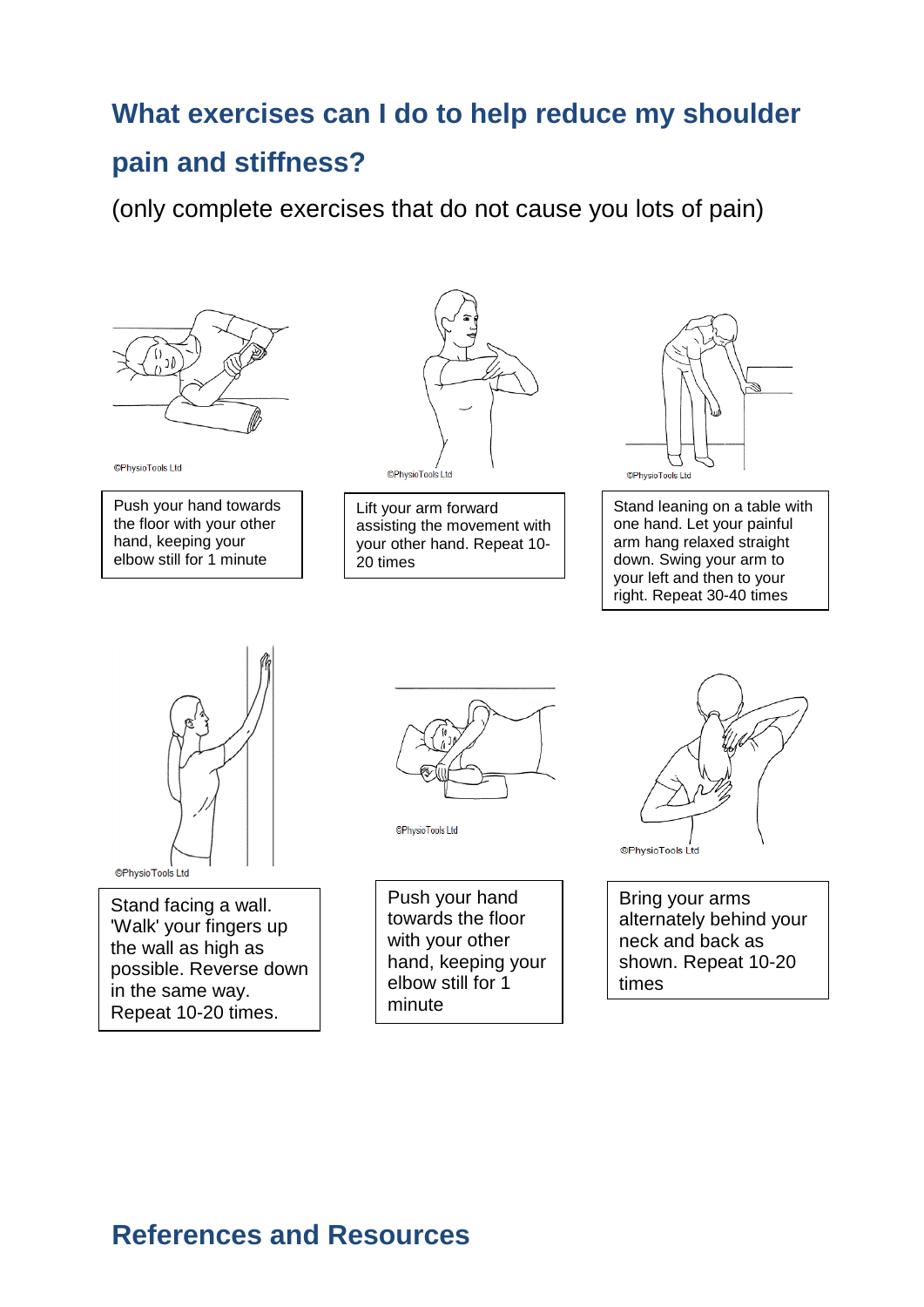**Shoulderdoc.co.uk - <https://www.shoulderdoc.co.uk/section/16>**

**NHS Choices -**

**[http://www.nhs.uk/Conditions/Frozen](http://www.nhs.uk/Conditions/Frozen-shoulder/Pages/Introduction.asp)[shoulder/Pages/Introduction.asp](http://www.nhs.uk/Conditions/Frozen-shoulder/Pages/Introduction.asp)**

#### **CSP -**

**[http://tees.openrepository.com/tees/bitstream/10149/119765/11/119765.p](http://tees.openrepository.com/tees/bitstream/10149/119765/11/119765.pdf) [df](http://tees.openrepository.com/tees/bitstream/10149/119765/11/119765.pdf)**

#### **What if my symptoms do not improve?**

If your pain does not improve with the exercises or your pain increases, please speak to your GP.